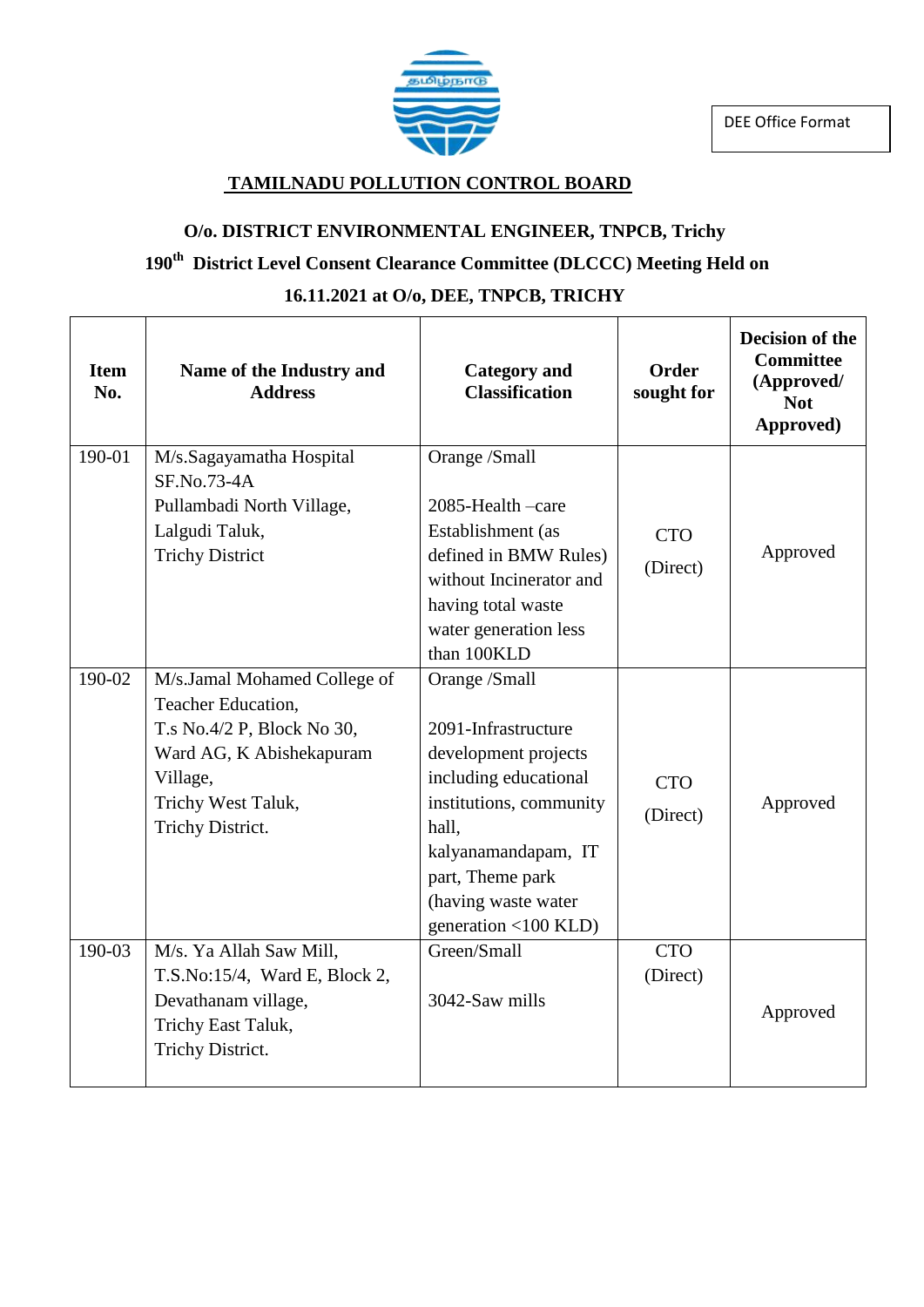| 190-04 | M/s.Kaveri Garage Private     | Orange/ Small            | <b>CTO</b> |          |
|--------|-------------------------------|--------------------------|------------|----------|
|        | Limited.                      |                          | (Direct)   |          |
|        | S.F.No.27/5, Pirattiyur West  | 2018-Automobile          |            |          |
|        | Village,                      | servicing, repairing and |            |          |
|        | Trichy West Taluk,            | painting (excluding      |            | Approved |
|        | Trichy District.              | only fuel dispensing)    |            |          |
|        |                               | having waste water       |            |          |
|        |                               | generation less than     |            |          |
|        |                               | 100KLD                   |            |          |
| 190-05 | M/s.Sri Kumaran Modern Rice   | Green/Small              | <b>CTO</b> |          |
|        | Mill S.F.No.624/2C2,          |                          | (Direct)   |          |
|        | 624/2E1,2D1, 624/2D4 &        | 3069-Single Boiled       |            |          |
|        | 624/2D3,                      | Rice Mills using steam   |            | Approved |
|        | Pogaipatty Village,           | boiling with pre-        |            |          |
|        | Manapparai Taluk, Trichy      | cleaning process         |            |          |
|        | District.                     |                          |            |          |
| 190-06 | M/s.Mohan Kumar/ Cold Storage | Green/Small              | <b>CTO</b> |          |
|        | Ripening unit and pack house  |                          | (Direct)   |          |
|        | SF.No.223/2C2                 | 3013-Chilling plant,     |            | Approved |
|        | Deevanoor Village,            | cold storage and ice     |            |          |
|        | Musiri Taluk,                 | making                   |            |          |
|        | Trichy District.              |                          |            |          |
| 190-07 | M/s.Sri Assaying and Hallmark | Orange/ Small            | <b>CTO</b> |          |
|        | Center                        |                          | (Direct)   |          |
|        | T.S Number -2752, 16W, 21-B,  | 2999-Miscellaneous       |            | Approved |
|        | Trichy Town,                  | (Orange)                 |            |          |
|        | Trichy East Taluk, Trichy     |                          |            |          |
|        | District.                     |                          |            |          |